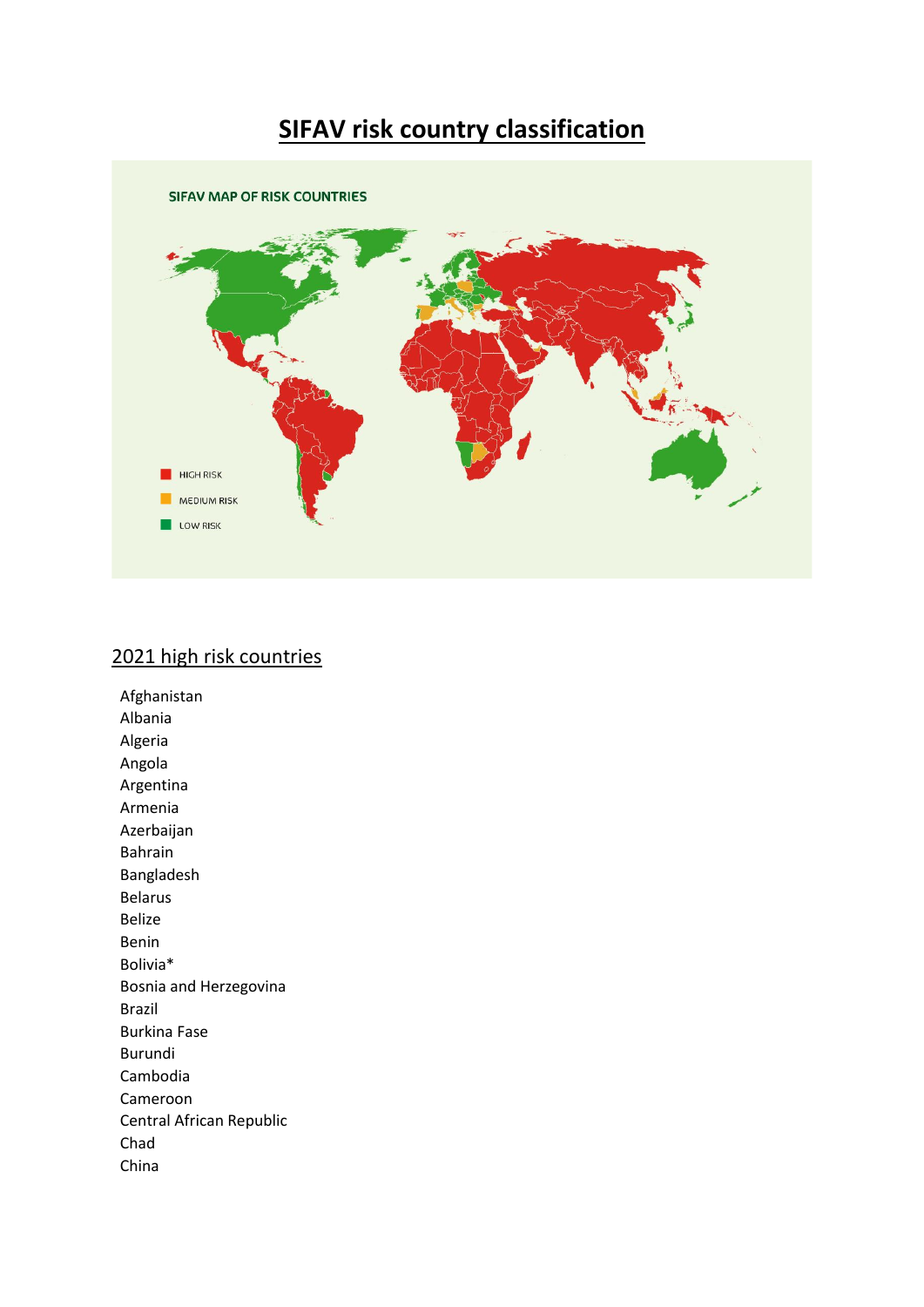Colombia Comoros Cuba Democratic Republic of the Congo Djibouti Dominican Republic Ecuador Egypt El Salvador Equatorial Guinea Eritrea Eswatini Ethiopia Fiji Gabon Gambia Ghana Grenada\* Guatemala Guinea Guinea Bissau Guyana Haiti Honduras India Indonesia Iran Iraq Ivory Coast Jamaica\* Jordan Kazakhstan Kenya Kosovo Kuwait Kyrgystan Lao People's Democratic Republic Lebanon Lesotho Liberia Libya Macedonia Madagascar Malawi Maldives\* Mali Marshall Islands Mauritania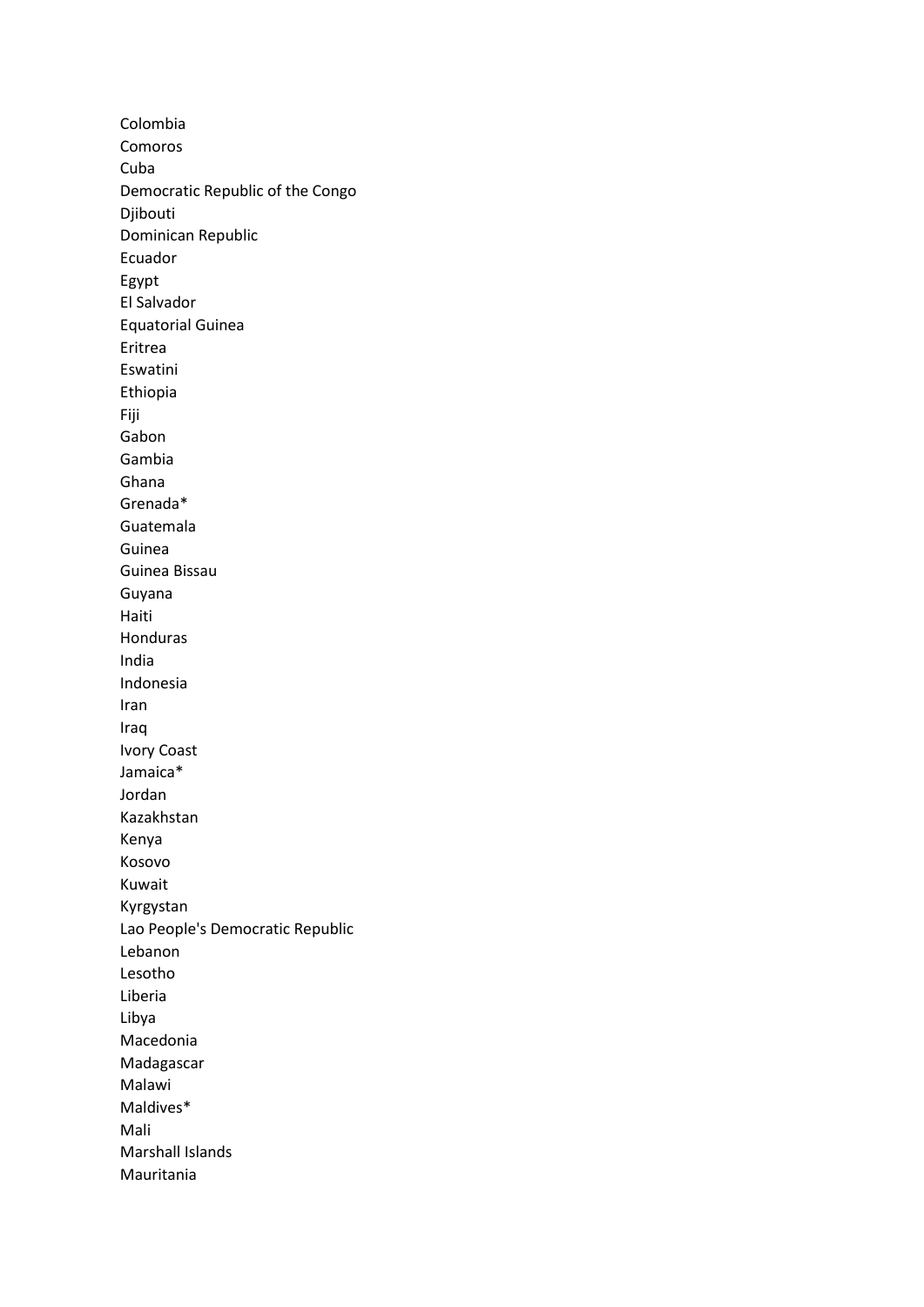Mexico Micronesia Moldova Mongolia Montenegro Morocco Mozambique Myanmar Nauru Nepal Nicaragua Niger Nigeria North Korea Oman Pakistan Palau Panama Papua New Guinea Paraguay Peru Philippines Puerto Rico Republic of Congo Romania Russia Rwanda Sao Tom and Principe Saudi Arabia Senegal Serbia Seychelles\* Sierra Leone Solomon Islands Somalia South Africa South Sudan Sri Lanka Sudan Suriname Syria Tajikistan Tanzania Thailand Timor Leste Togo Tonga\* Trinidad and Tobago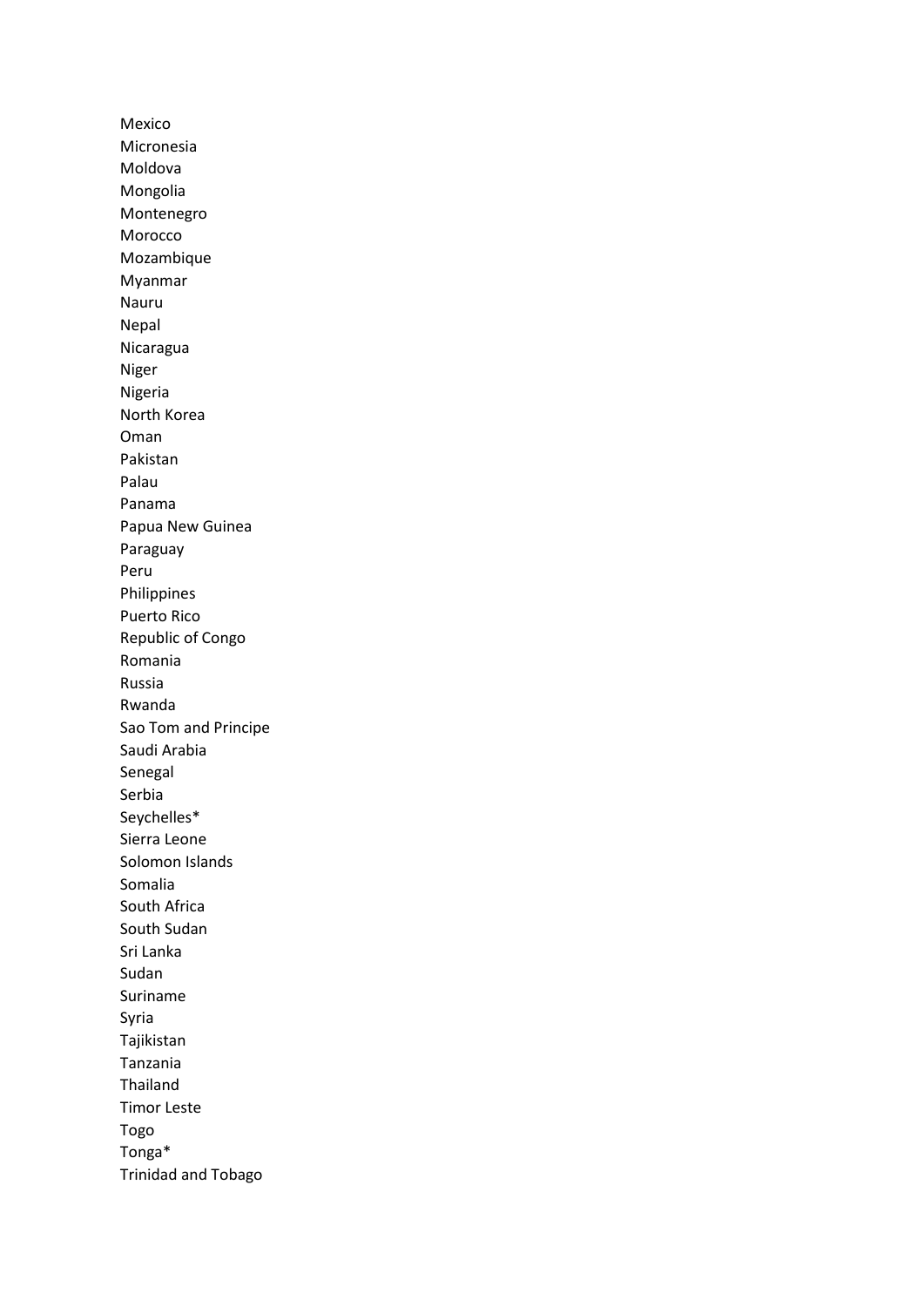Tunisia Turkey Turkmenistan Uganda Ukraine Uzbekistan Vanuatu Venezuela Vietnam West Bank Yemen Zambia Zimbabwe

## 2021 medium-risk countries

Antigua and Barbuda Bahamas, The Barbados Bhutan Botswana Brunei Bulgaria\* Cape Verde Cayman Islands Croatia Cyprus Dominica Georgia Greece\* Hong Kong Israel Italy Latvia Macao Malaysia Poland Qatar Spain St. Kitts and Nevis United Arab Emirates

## 2021 low-risk countries

Andorra Aruba Australia